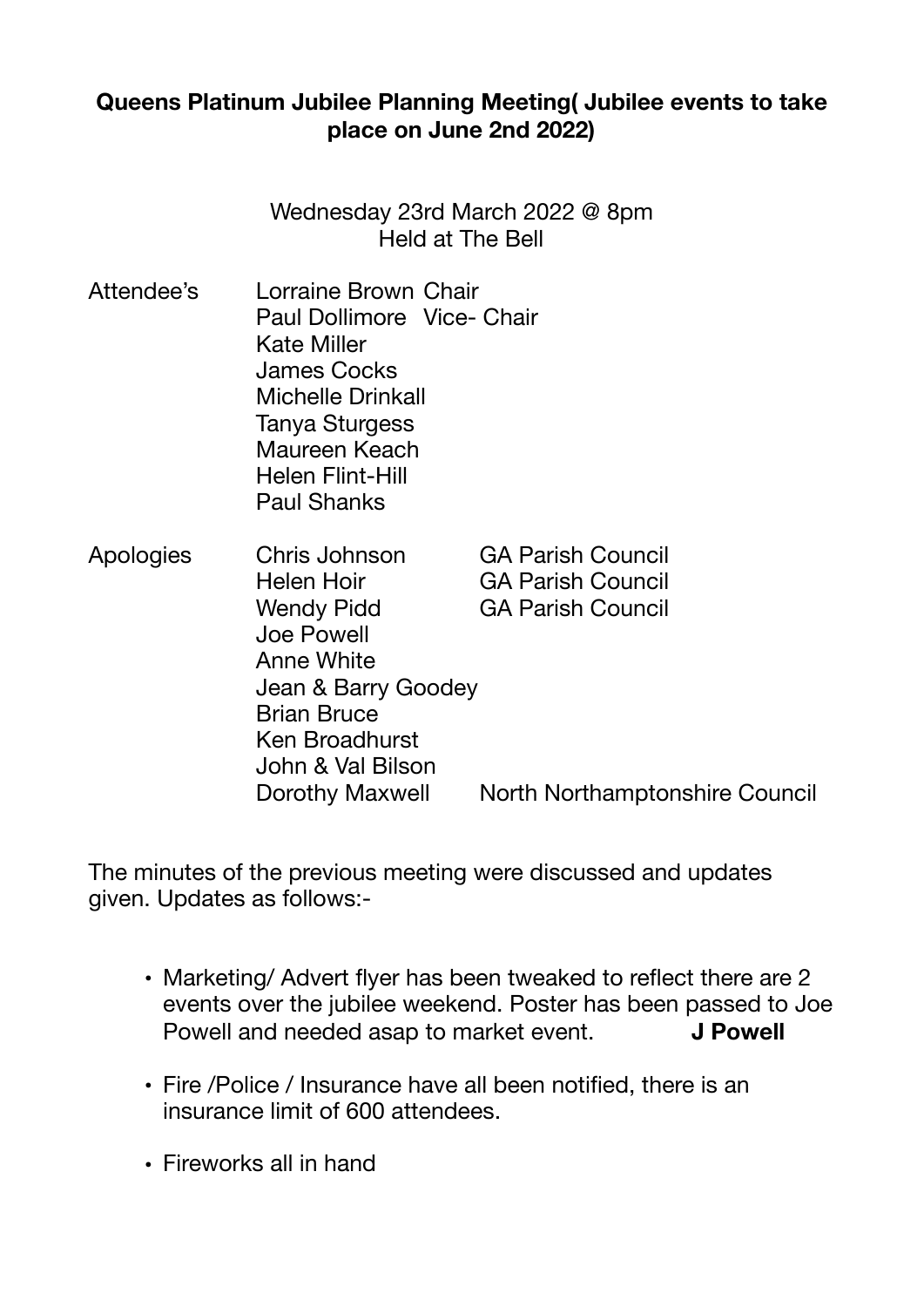• NCC funding, Dorothy Maxwell to update at the next meeting **D Maxwell** 

- Volunteers for the occasion and after the event to be discussed at the next meeting **Note Note** 
	- Tom Pursglove will be in attendance to light the Beacon. **Note**
- Singer Tracey Barker has been confirmed to sing

 **Note** 

- Following discussions it was agreed that The Bell provide a paid refreshments service and the public would not be expected to bring their own drinks. **Note**
- Dustbins will be supplied by Michelle Drinkall. **Note**

## • **Actions from this meeting**

- **Charging policy** it was agreed that the event during the day will be free of Charge.
- Entry after 7 pm will be charged with people issued with an identification wristband or ticket.
- The field will be cleared before 6:15pm to allow the evening event to proceed.
- The evening event will commence at 7pm via ticket only, ( after the band and before the disco). Tickets will be available at a cost of £3:00 per adult, children between 5-16 will be £1:00.
- Tickets will be available from the chairperson, The Bell, and one other person to be identified within GA. **Note**
- **Funding** when marketing poster is available local businesses, will be approached for donations.Such donations to be advertised in some form at the event.
- **Programme** the meeting discussed the draft programme of events, minor amendments required. Lorraine Brown to amend and bring to the next meeting.
- It was agreed that programs would be available for purchase and sold for 50p each.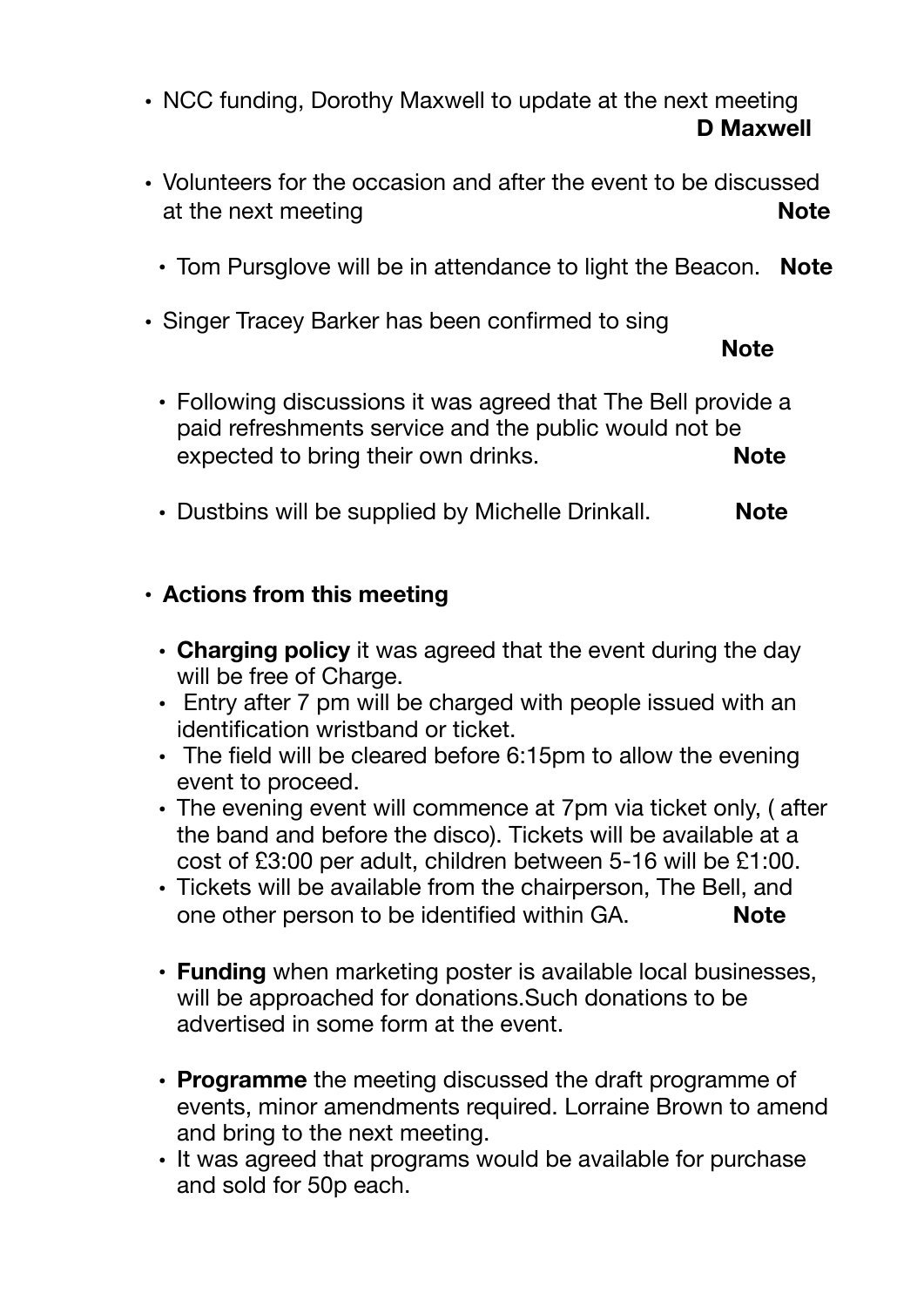- **Church Liaison** Little Addington Church to ask Great Addington Church if they would like to host any events. **Kate Miller / Tanya Sturgess / LB for programme**
- **Raffle** The Addington's raffle tickets to go on sale before the event to ensure fundraising maximised.
- **Ice Cream** van may not be able to attend Sunday in Great Addington. Maureen Keach and Michelle Drinkall to confirm at the next meeting. **MK/MD**
- **Playing Field layout** Lorraine has spoken with John Bilson and it has been agreed that John, Lorraine and Joe will meet with John to discuss and agree the layout of the field. **JP/LB/JP**
- **Risk Assessment and Safety** Suitable and sufficient risk assessments to be produced for all activities and in particular the firework display..Paul Dollimore to circulate previous risk assessments to the group for appraisal and any possible changes. **PD**
- **Finances** budget expected to be around £4,000. Deposit for the Pizza van is refundable. 3rd party insurance fwill be required for Hog Roast /Bouncy Castle etc, Note
- **Fire extinguishers** as detailed in the risk assessment/s suitable fire fighting equipment eg fire buckets, extinguishers and blankets will need to be required and suitably positioned. Including suitable signage. Paul Dollimore to arrange. **PD**
- **Future agenda** items such as marquee erection, set up on the day, first aiders, event marshalls, firework lighters, beacon lighters, finish time of the event, clearing up Marshalls to be on the agenda for each meeting going forward. **LB**

## • **AOB**

- Paul Dolliomore has notified local tv and radio
- Donations required for Tombola prizes and children's tombola to be given to Maureen Keach and Michell Drinkall
- LB to ask Laura Mitchell to put details of the event on The Addington's facebook page in an attractive manor.